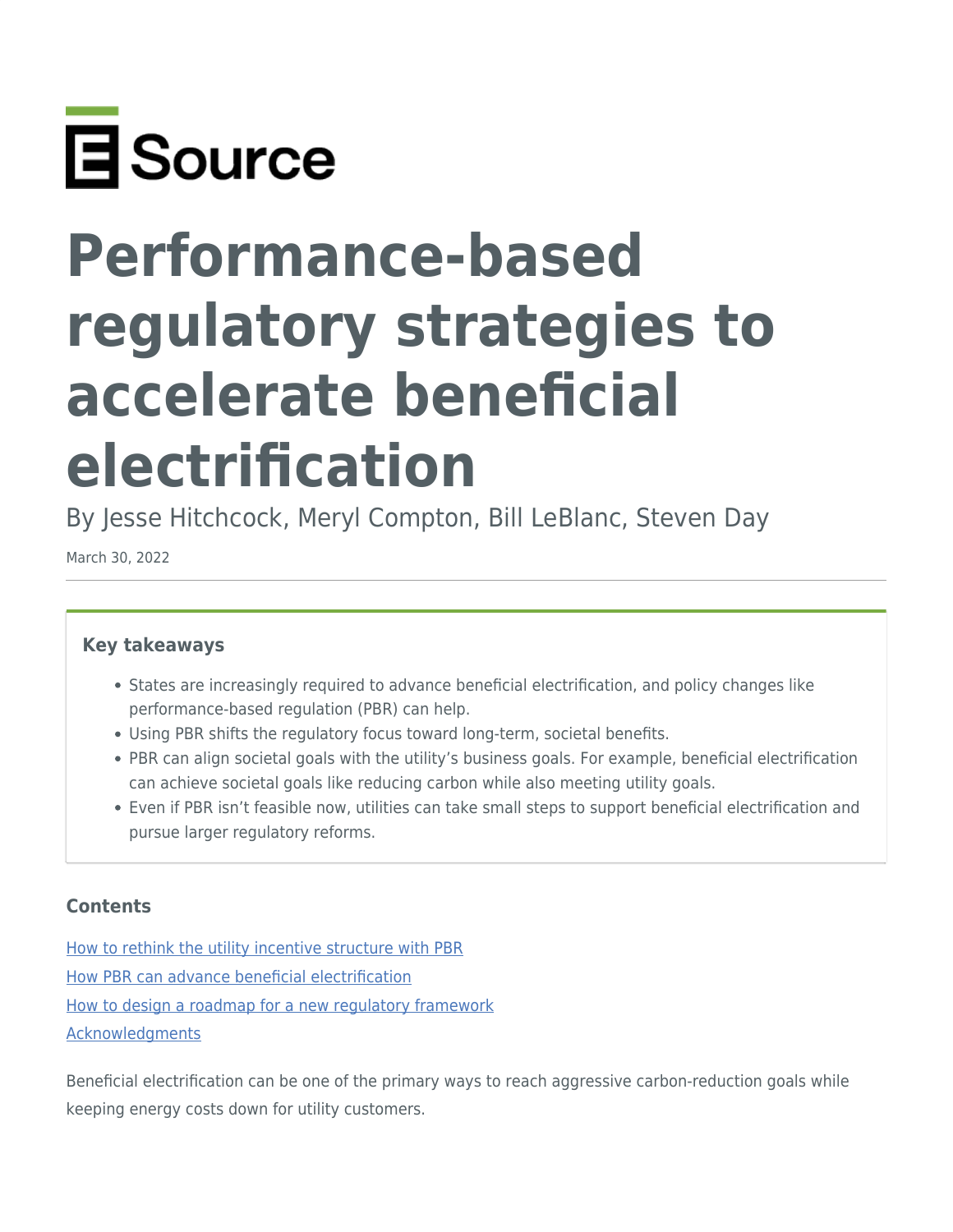Utilities have a role in electrification, but their goals often don't align with society's best interest. Electrification initiatives that focus solely on increasing load or utility revenue are difficult to claim as beneficial because focusing only on the economic benefits of electrification could:

- Put upward pressure on rates
- Increase free-ridership
- Increase inequity in programs
- Reduce energy reliability
- Increase greenhouse gas (GHG) emissions

# **Is performance-based regulation the future of the utility business model?**

On Wednesday, April 27, 2022, we held a webinar where we explained how PBR can help utilities meet complex societal goals while delivering value to shareholders.

#### [Watch the recording](https://www.esource.com/event/130221ocrr/performance-based-regulation-future-utility-business-model)

If done correctly, utilities' beneficial-electrification initiatives can reduce carbon, improve grid management and efficiency, and lower customer costs.

Utilities can encourage regulatory changes that support beneficial electrification by quantifying holistic benefits for the environment, grid, and their customers.

With PBR, utilities can be rewarded for quantifying and advancing these societally beneficial outcomes. Moving toward PBR comes with a range of options, and utilities can apply the approach broadly or selectively in areas like beneficial electrification.

Societal goals for regulation may include:

- Increasing electric system reliability
- Reducing carbon
- Putting downward pressure on rates through grid optimization
- Deferring infrastructure investments through efficiency and demand-side management programs
- Providing equitable access to the benefits of energy programs and electricity

None of these goals directly require utilities to increase or decrease demand. The question becomes, How can regulation motivate regulated utilities in a way that also benefits society?

Regulatory reform isn't a one-size-fits-all solution, and the answer to this question will vary by jurisdiction. Regulators, utilities, environmental organizations, low-income advocacy groups, solution providers, consumers, and businesses will have to determine the best goals for each region.

To help these parties set goals and make plans, this report details PBR approaches in the US, but the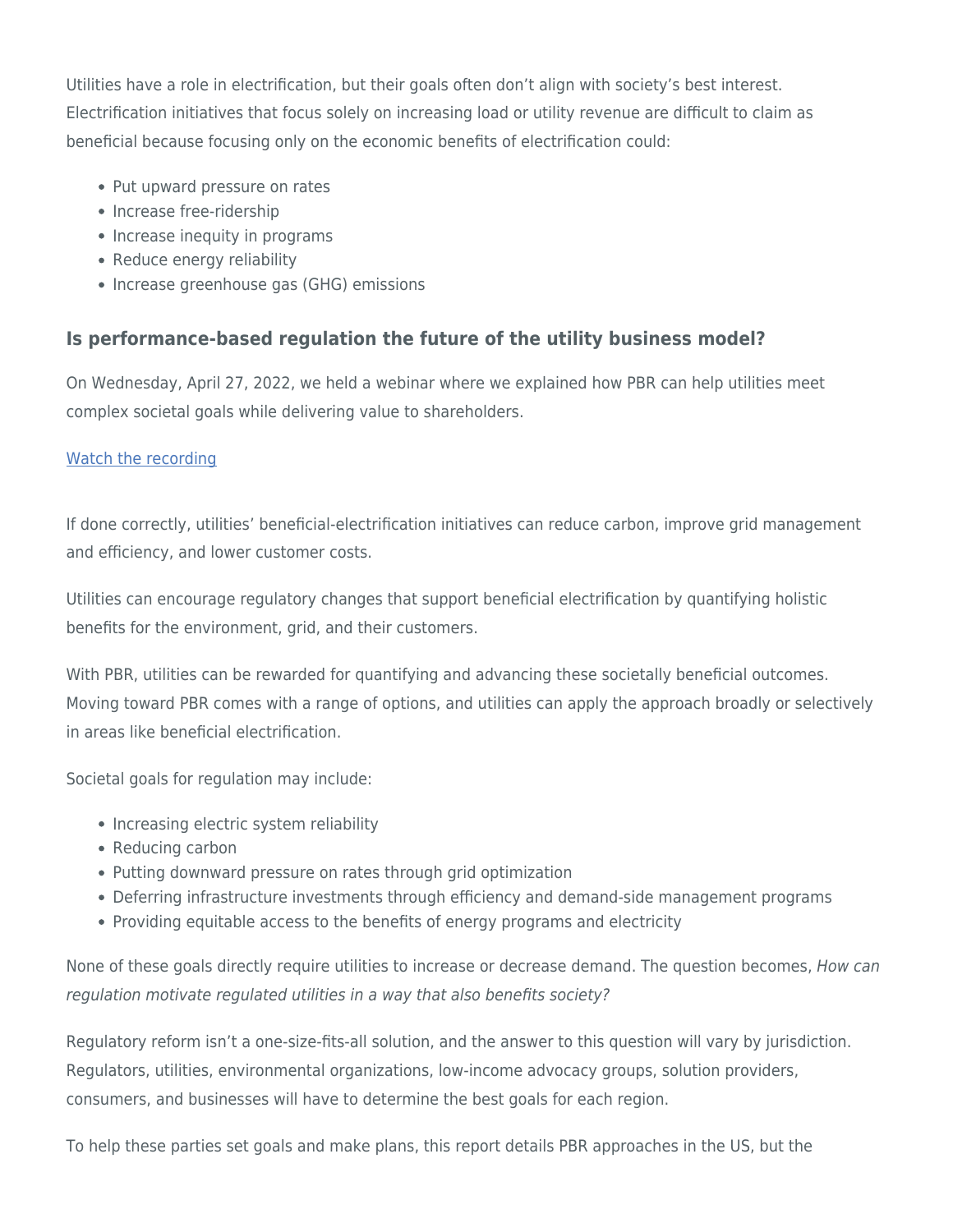principles apply to Canada too. It also gives a roadmap for how utilities can create increasingly strong business cases, incorporate more-appropriate cost-effectiveness tools, and drive a more supportive regulatory environment for beneficial electrification.

## **State mandates to advance beneficial electrification**

Most states and provinces don't mandate beneficial electrification in the same way they mandate energy efficiency. And while many investor-owned utilities have shareholder incentives or earnings adjustments for their efficiency portfolios, they haven't yet applied those mechanisms to beneficial-electrification initiatives.

But states are starting to write beneficial electrification into policies. Using ACEEE's 2020 report [State](https://www.aceee.org/sites/default/files/pdfs/fuel_switch_revised_5-14-20.pdf) [Policies and Rules to Enable Beneficial Electrification in Buildings through Fuel Switching](https://www.aceee.org/sites/default/files/pdfs/fuel_switch_revised_5-14-20.pdf) (PDF) and our own research, we identified nine states with policies that directly encourage electrification (**figure 1**).

# **Figure 1: States with beneficial-electrification mandates**

In 2021, state legislatures in Illinois, Minnesota, Colorado, and Washington implemented new laws that support beneficial electrification. To read more about the 2021 mandates, see [Colorado Senate](https://leg.colorado.gov/bills/sb21-246#:~:text=SB21-246%20Electric%20Utility%20Promote%20Beneficial%20Electrification%20Concerning%20measures,environmental%20and%20labor%20standards%20and%20making%20an%20appropriation.) [Bill 21-246](https://leg.colorado.gov/bills/sb21-246#:~:text=SB21-246%20Electric%20Utility%20Promote%20Beneficial%20Electrification%20Concerning%20measures,environmental%20and%20labor%20standards%20and%20making%20an%20appropriation.), Illinois's [Energy Transition Act](https://www.ilga.gov/legislation/102/SB/PDF/10200SB2408lv.pdf) (PDF), Minnesota's [Energy Conservation and Optimization](https://www.revisor.mn.gov/bills/text.php?number=HF164&type=bill&version=2&session=ls92&session_year=2021&session_number=0) [\(ECO\) Act,](https://www.revisor.mn.gov/bills/text.php?number=HF164&type=bill&version=2&session=ls92&session_year=2021&session_number=0) and the [Washington Climate Commitment Act](https://lawfilesext.leg.wa.gov/biennium/2021-22/Pdf/Bills/Session%20Laws/Senate/5126-S2.SL.pdf) (PDF).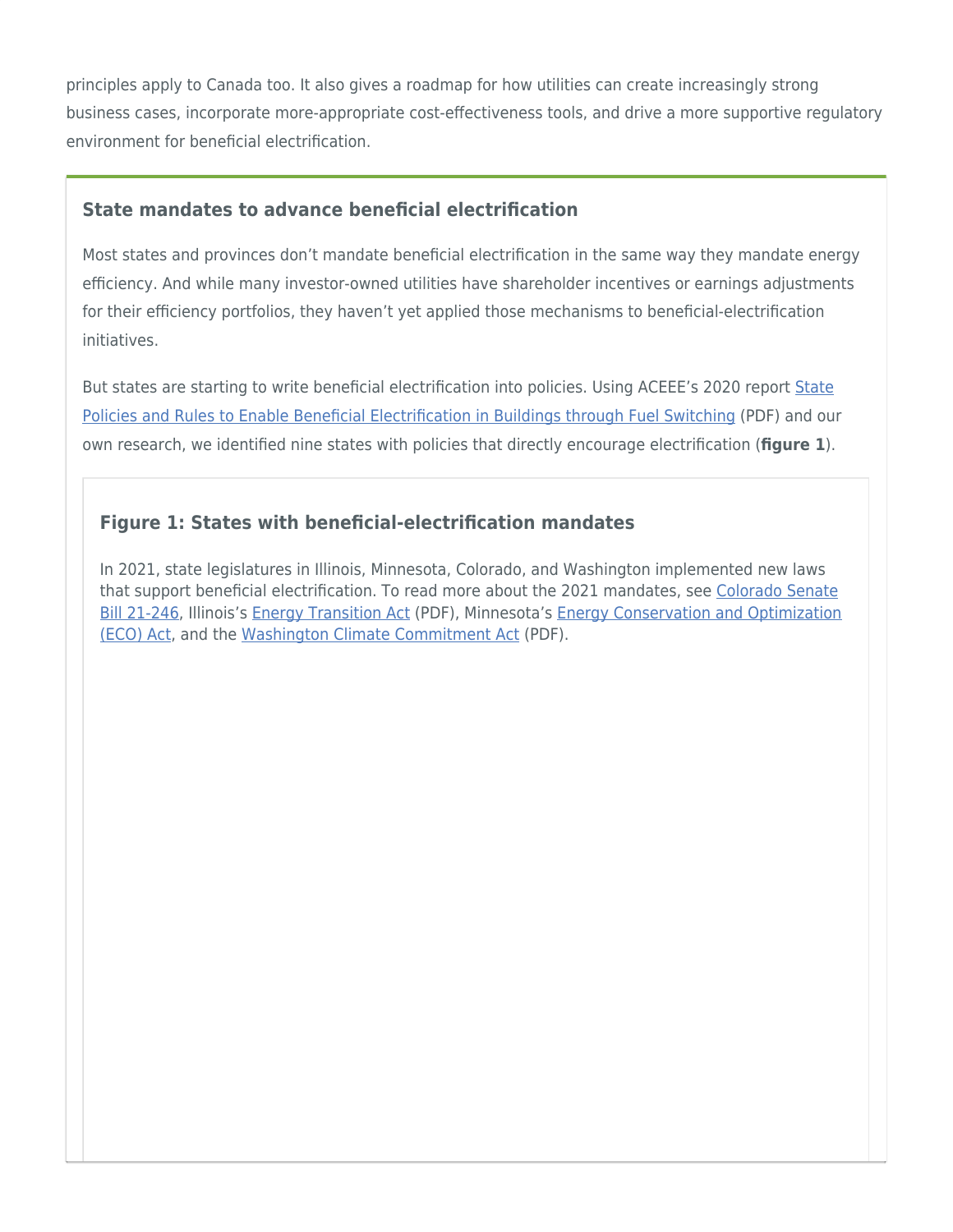

# <span id="page-3-0"></span>**How to rethink the utility incentive structure with PBR**

Utilities and regulators are increasingly juggling economic, environmental, and societal priorities. There are three strategic questions a utility can ask itself to decide whether it should pursue new regulatory frameworks:

- What outcomes are regulators trying to achieve?
- Are utility incentives aligned with these goals?
- Do current regulations impede progress toward the goals?

In some cases, cost-based regulation can conflict with achieving the shared benefits from electrification. If utilities aren't incentivized to achieve these shared goals, they'll continue to prioritize investing in infrastructure over modern solutions such as distributed energy resources (DERs) or transportation electrification. PBR can help utilities meet these complex societal goals while delivering value to shareholders.

# **An explanation of PBR**

Capital-intensive investments aren't always the most beneficial for customers, society, or the grid. Instead of rewarding utilities for electricity sales and capital investments, PBR ties utilities' profit to their performance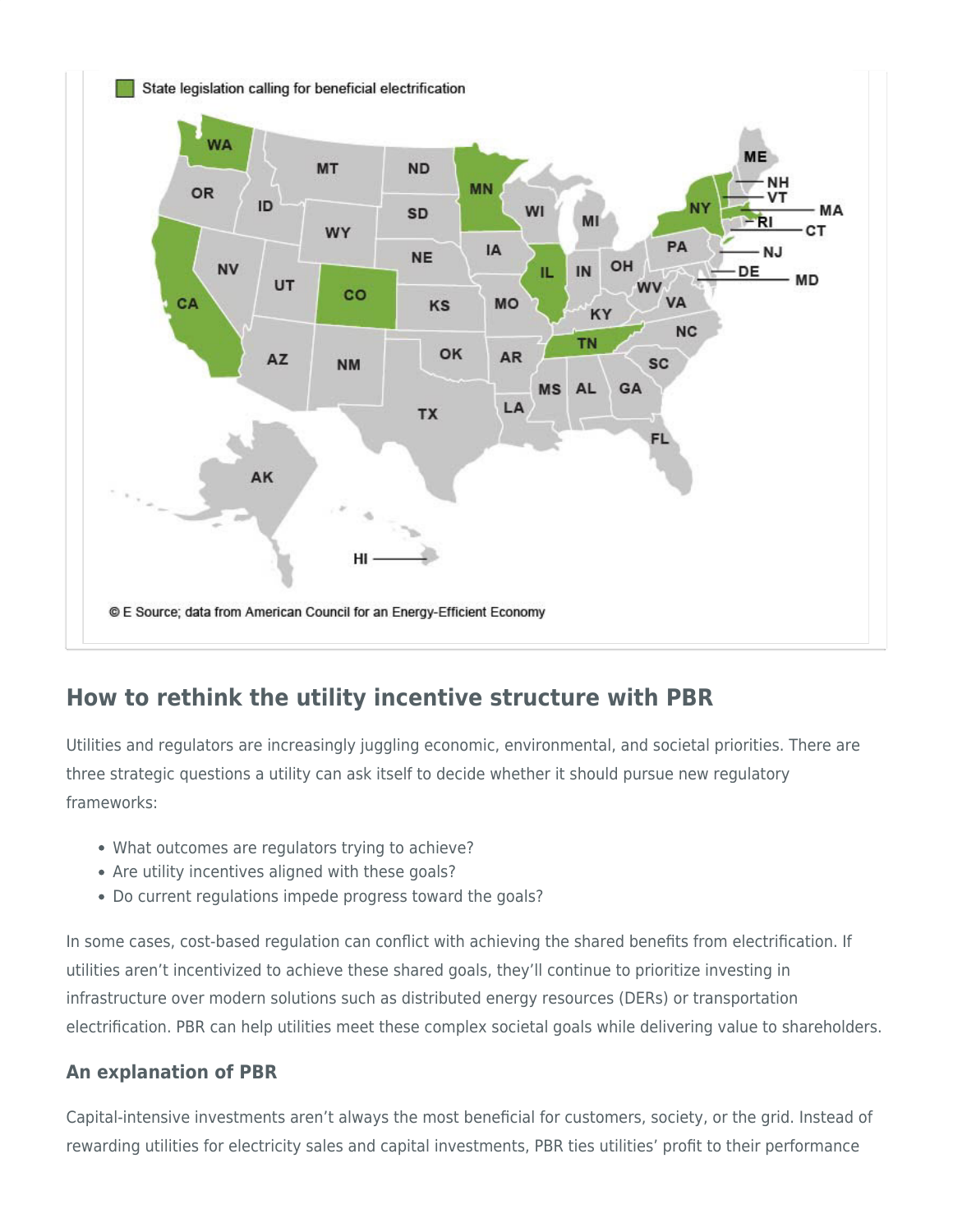toward meeting societal, high-level goals.

It does this by rewarding the utility for meeting or exceeding specific and measurable goals, such as:

- Reducing carbon
- Keeping rates below a threshold
- Increasing financial benefits to customers, relevant workforces, and the economy

PBR systems can have several different elements that work in tandem to change utility motivations (**figure 2**). Some of the core components are performance incentive mechanisms (PIMs), multiyear rate plans (MRPs), and revenue or profit adjustments.

A utility may choose to adopt many of these elements and focus on high-level, societal outcomes (full PBR) or mix and match the elements that work best for its unique circumstance (partial PBR). For example, the Lawrence Berkeley National Laboratory report [Performance-Based Regulation in a High Distributed Energy](https://eta-publications.lbl.gov/sites/default/files/lbnl-1004130.pdf) [Resources Future](https://eta-publications.lbl.gov/sites/default/files/lbnl-1004130.pdf) (PDF) outlines six possible PBR scenarios to increase adoption of DERs.

# **Figure 2: How PBR components contribute to shifting utility goals**

This diagram shows how different elements of PBR compare to each other based on the desired outcomes and the departure from cost-based regulation. Some components such as activity-focused PIMs or MRPs can shift the utility's focus slightly. Full PBR incorporates several of these components and ties the utility business model to PIMs that achieve high-level societal outcomes.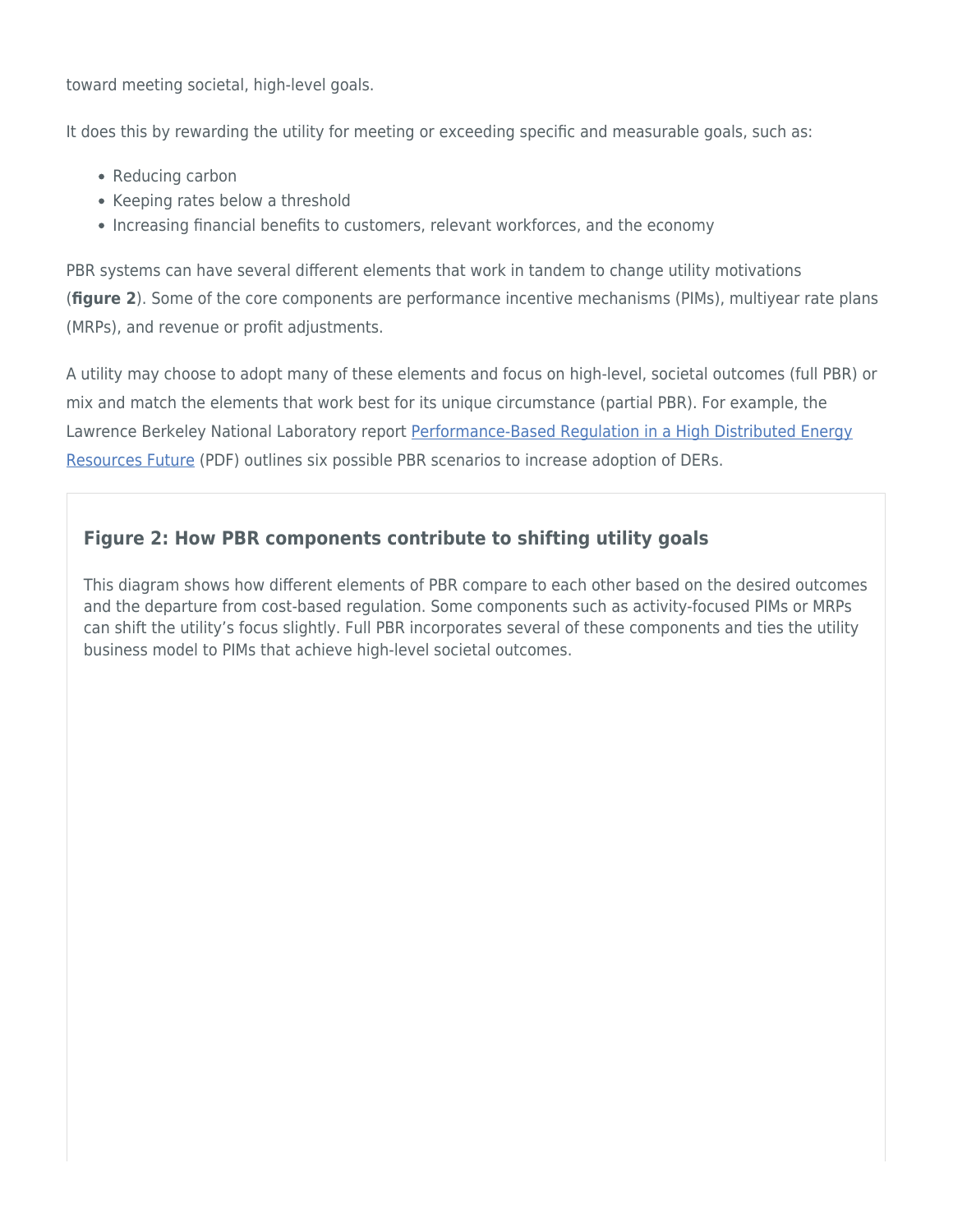

**PIMs.** PIMs set the targets, metrics, and financial incentives for progress toward clearly defined goals. They can apply to traditional goals such as reliability and safety or incentivize performance on emerging policy goals like electrification of buildings and vehicles, avoided carbon emissions, and peak demand reductions.

Although PBR is a broad tool, the PIMs define specific, quantifiable goals and make sure that utilities get rewarded for achieving these goals. PIMs can set goals for high-level, societal benefit or they can focus on program- or activity-oriented goals like enrolling a certain number of customers in a program.

The PIMs need to be specific enough for the utility to attribute its efforts without unintentionally stifling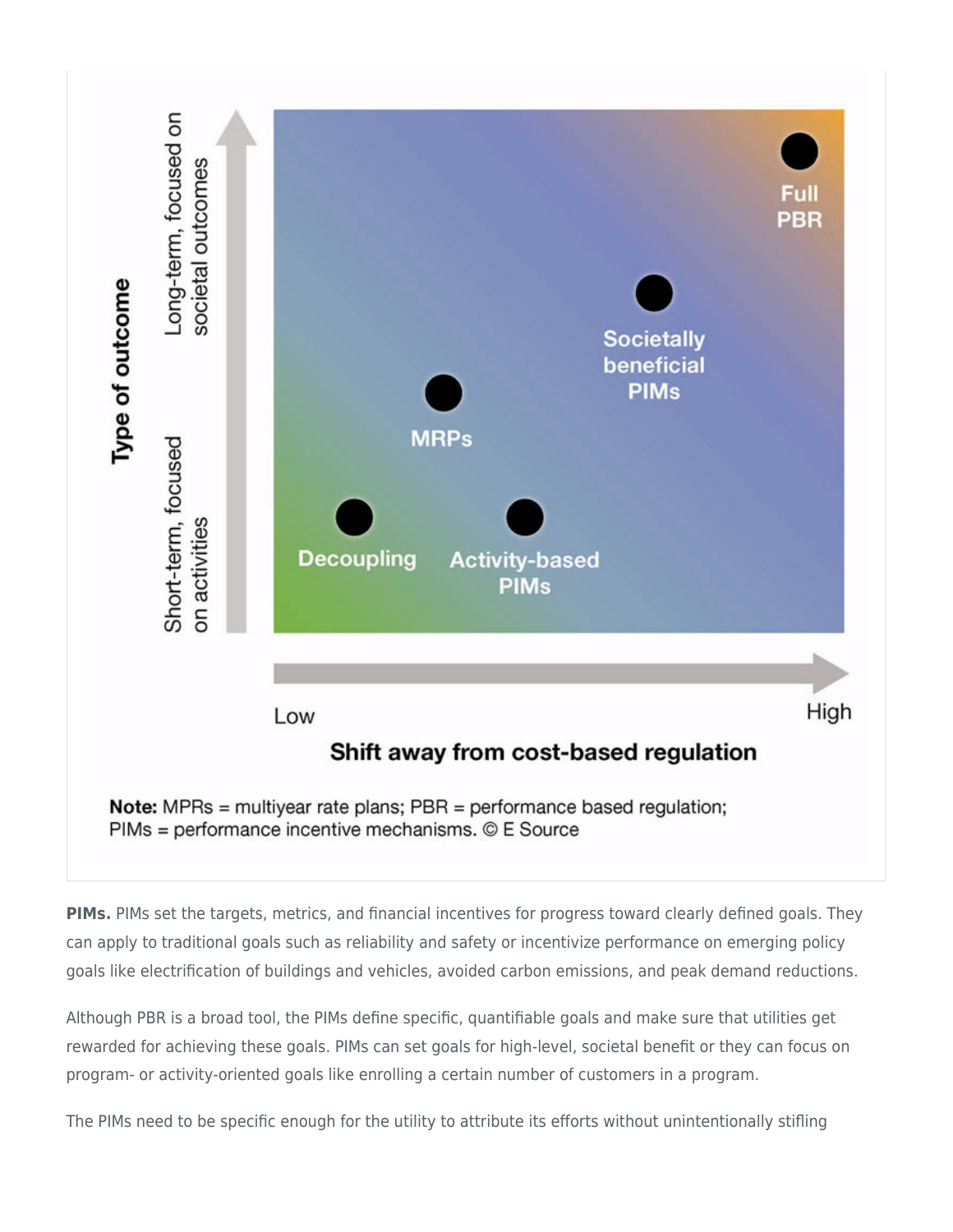progress or innovation. If a metric is too high-level, it might not be clear how to measure impact and determine whether the utility deserves to be rewarded for the progress. Examples of outcomes that PIMs could incentivize include:

- Peak demand reduction
- Accelerated interconnection processes for new energy resources
- Optimized EV charging
- EV charging infrastructure deployment and operation
- Improved customer service and energy equity outcomes

**MRPs.** MRPs extend the time between rate cases to multiple years, giving the utility more opportunity to improve performance. This reduces the regulatory burden and gives the utility more flexibility to achieve innovative targets.

## **Learn more about revenue decoupling**

There are currently 24 states with decoupling policies in place. The Center for Climate and Energy Solutions has a [map of decoupling policies in the US.](https://www.c2es.org/document/decoupling-policies/)

**Revenue and profit adjustments.** These adjustments make sure utilities can get financially compensated for meeting goals.

Decoupling is an example adjustment that breaks the tie between revenue and sales. Decoupled utilities receive stable revenue at an amount set by the regulator, allowing them to pursue efficiencies and encourage energy conservation without losing revenue.

Many utilities that pursue PBR use decoupling, but alternative revenue and profit adjustment mechanisms can also give positive incentives for achieving goals outside of energy efficiency. Alternative mechanisms include rate-of-return adders or shared-savings mechanisms, which let the utility share savings with customers.

#### **An example of PBR**

In Hawaii, market conditions, legislative ambition, and regulatory vision all led to the state adopting PBR. As Dan Cross-Call, a former principal at Rocky Mountain Institute (RMI), explains:

The PUC needed to deliver on strong direction from legislators, but there was also a strong sense of responsibility and purpose around changing the industry.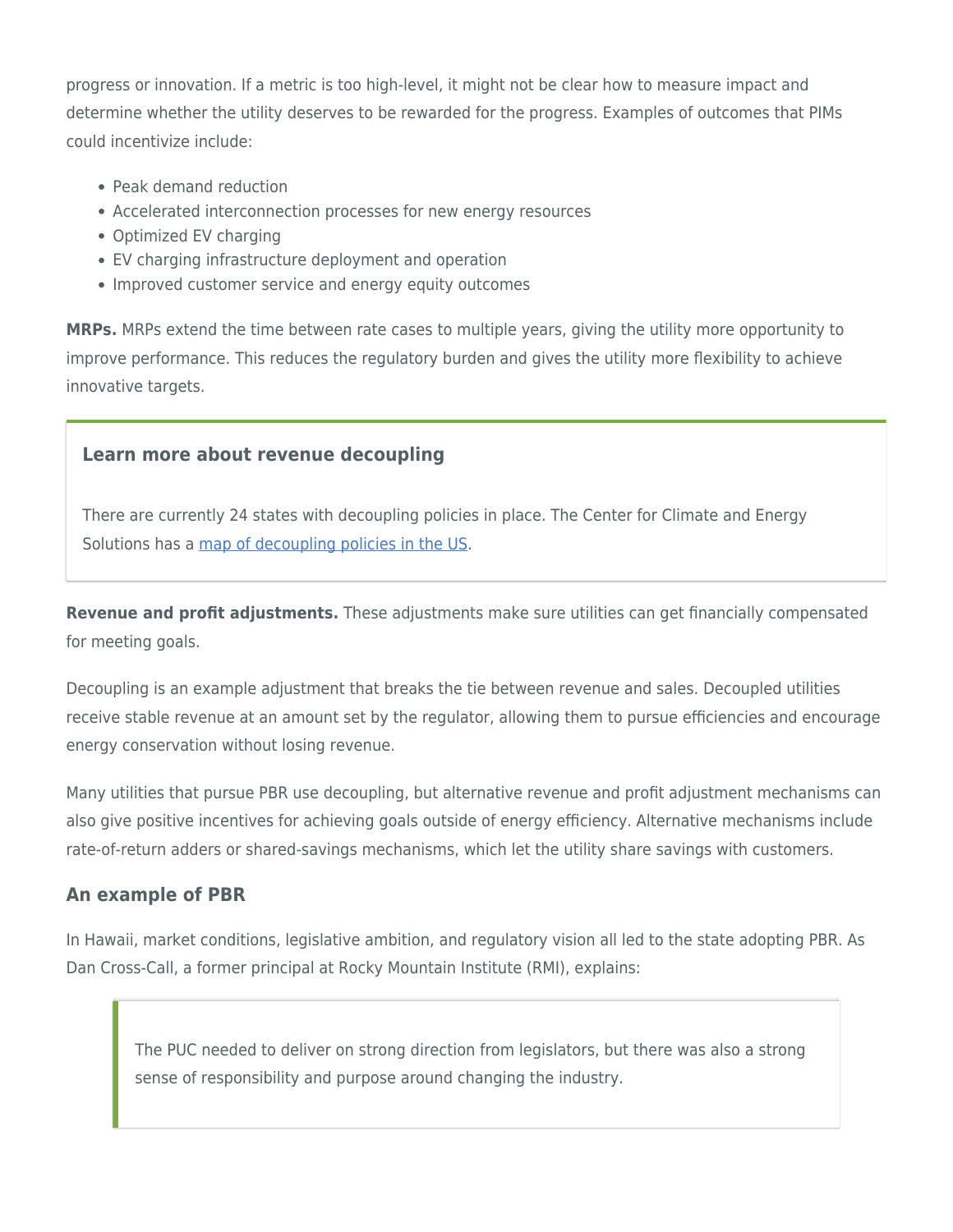Even in jurisdictions where regulators don't have a similar vision, PBR can give utilities an opportunity to align with overarching regulatory goals. Cross-Call says:

PIMs can … address emergent outcomes that need attention, including incentivizing outcomes that wouldn't necessarily be addressed under traditional operations.

**DERs increase.** Hawaii has historically had the highest electricity rates in the US. A high reliance on imported petroleum for electricity generation has led to prices three times the national average. As a result, the utilities and customers moved toward rooftop solar and grid-scale renewable electricity.

The press release [Solar Energy Hits New Milestone in Hawaii](https://bigislandgazette.com/solar-energy-hits-new-milestone-in-hawaii/) details Hawaii's major clean energy accomplishment: more than 1,000 megawatts (MW) of solar energy integrated into the grid.

This progress hasn't been driven by market conditions alone. The [Hawaii Clean Energy Initiative](http://energy.hawaii.gov/hcei) set an ambitious legislative mandate to achieve 100% renewable electricity by 2045. Legislators, regulators, and stakeholders in Hawaii recognized that meeting these goals would require a reform of the utility business model, starting with approving decoupling in 2010.

#### **Learn more about Hawaii's clean energy transition**

RMI has served as an adviser to the State of Hawaii Public Utilities Commission (PUC) since 2017. In 2020 it published the report [Powering Paradise: How Hawaii Is Leaving Fossil Fuels and Forging a Path to a](http://www.rmi.org/insight/powering-paradise) [100% Clean Energy Economy,](http://www.rmi.org/insight/powering-paradise) which includes a comprehensive review of Hawaii's progress.

**Decoupling and audits were first steps.** "Decoupling was a big first step" says commissioner James Griffin, chair of the Hawaii PUC, "but the final result came from a long progression of legislation, commission decisions, and industry events. It was a 10-year evolution of the regulatory construct."

According to former public utility commissioner Karl R. Rábago, auditing programs and operations is a valuable tool for utilities getting started with PBR:

Hawaii's audit identified operational headroom that created immediate savings opportunities and allowed them to feel safe going into PBR. This gave them more comfort while trying to earn the initial performance incentives.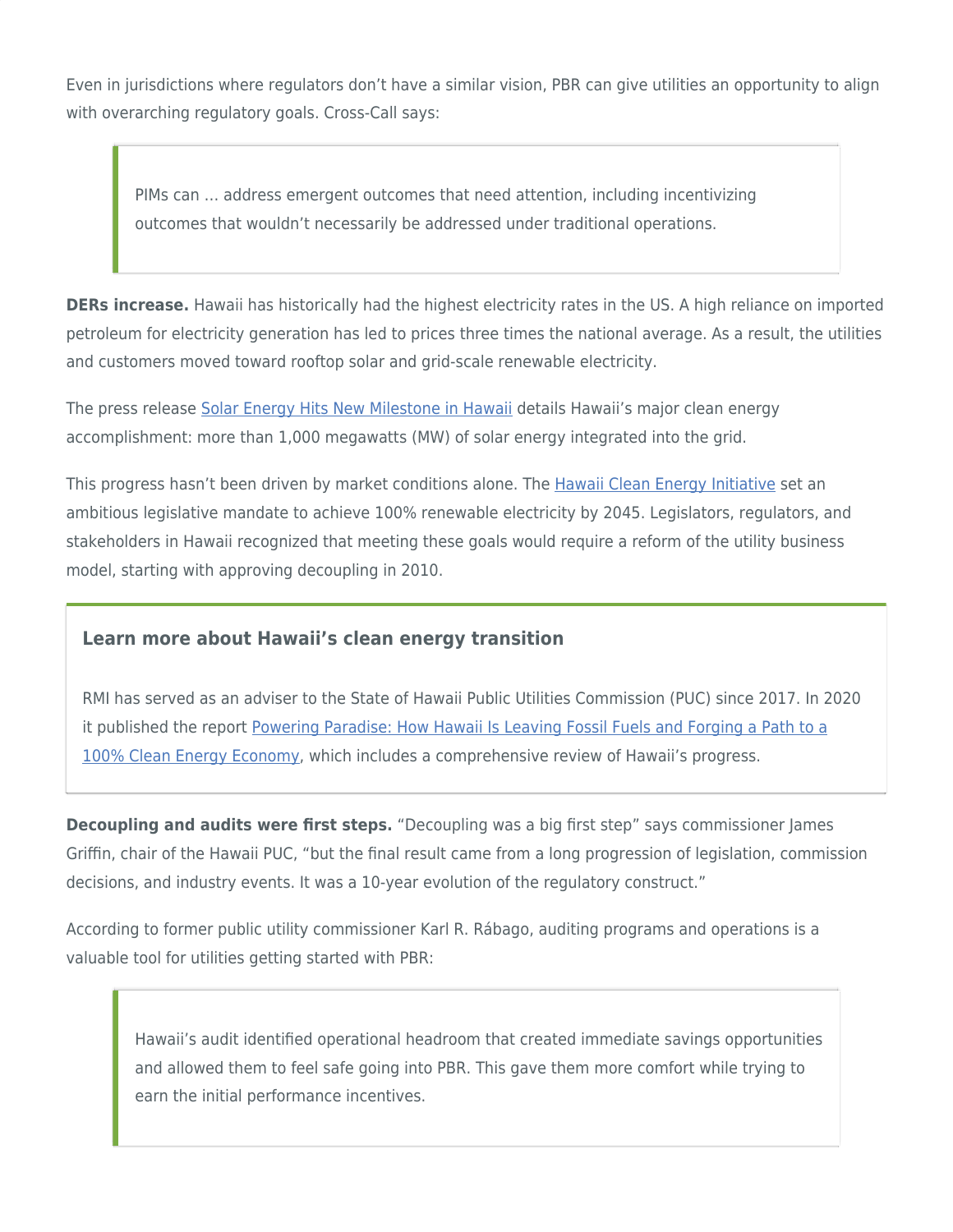**PIMs helped the utility expand goals.** In June 2021, the Hawaii PUC approved new PIMs for utilities. The PUC worked with stakeholders to choose the PIMs that reward utilities for exemplary performance toward goals involving DERs, low-income customers, and renewable energy. Check out the Hawaii PUC press release [Hawaii PUC Approves Portfolio of Performance Mechanisms for Hawaiian Electric](https://puc.hawaii.gov/wp-content/uploads/2021/06/PBR-PIM-DO-Press-Release.Final_.V2.06-01-2021.pdf) (PDF) for details on the new PIMs.

**Thoughtful regulatory reform is critical.** For Griffin, an important takeaway from Hawaii is that "[f]ullblown reform might not be the right place to start. You need lots of time to lay the groundwork and thoroughly understand all the options and their impact."

Despite this, Griffin doesn't want other utilities and regulators to be afraid to try something new: "There can be a lot of trepidation and uncertainty about overhauling the regulatory framework, but it's still something to explore and be bold with."

# <span id="page-8-0"></span>**How PBR can advance beneficial electrification**

Despite the societal benefits of beneficial electrification, traditional regulatory policies don't incentivize utilities to work toward that goal. PBR redefines what determines a utility's performance, making it possible to reward utilities for advancing beneficial electrification.

## **Stakeholder-led reform in Minnesota**

#### **Learn more about beneficial electrification**

Our white paper [The electrification framework that benefits customers, the grid, and the planet](https://www.esource.com/130201fytm/electrification-framework-benefits-customers-grid-and-planet) explains beneficial electrification in detail and gives advice for developing a beneficial electrification strategy.

In Minnesota, stakeholders led the evolution to PBR over more than a decade. The commission and its stakeholders developed a custom regulatory approach, guided by related legislation. In 2007, the [Next](https://www.revisor.mn.gov/bills/text.php?number=SF145&version=A&session=ls85&session_year=2007&session_number=0&type=ccr) [Generation Energy Act](https://www.revisor.mn.gov/bills/text.php?number=SF145&version=A&session=ls85&session_year=2007&session_number=0&type=ccr) required utilities to incorporate shared-savings mechanisms for energy efficiency. It also established decoupling and a minimum spending percentage on energy efficiency, demand-side management, and renewable energy. After that, legislation directed the Minnesota Public Utilities Commission (MPUC) to perform a [Utility Rates Study](https://mn.gov/puc/assets/012854_tcm14-5188.pdf) (PDF) in 2009 and authorized MRPs in 2011.

According to Doug Scott, vice president of electricity and efficiency at the energy consultancy Great Plains Institute, the stakeholders wanted to advance ambitious state energy and environment goals: "The idea for PBR came from an organic, positive environment as opposed to a negative and reactive one," says Scott. "There was a mindset of acknowledging that the world is changing and exploring how the utility business model could change to meet that."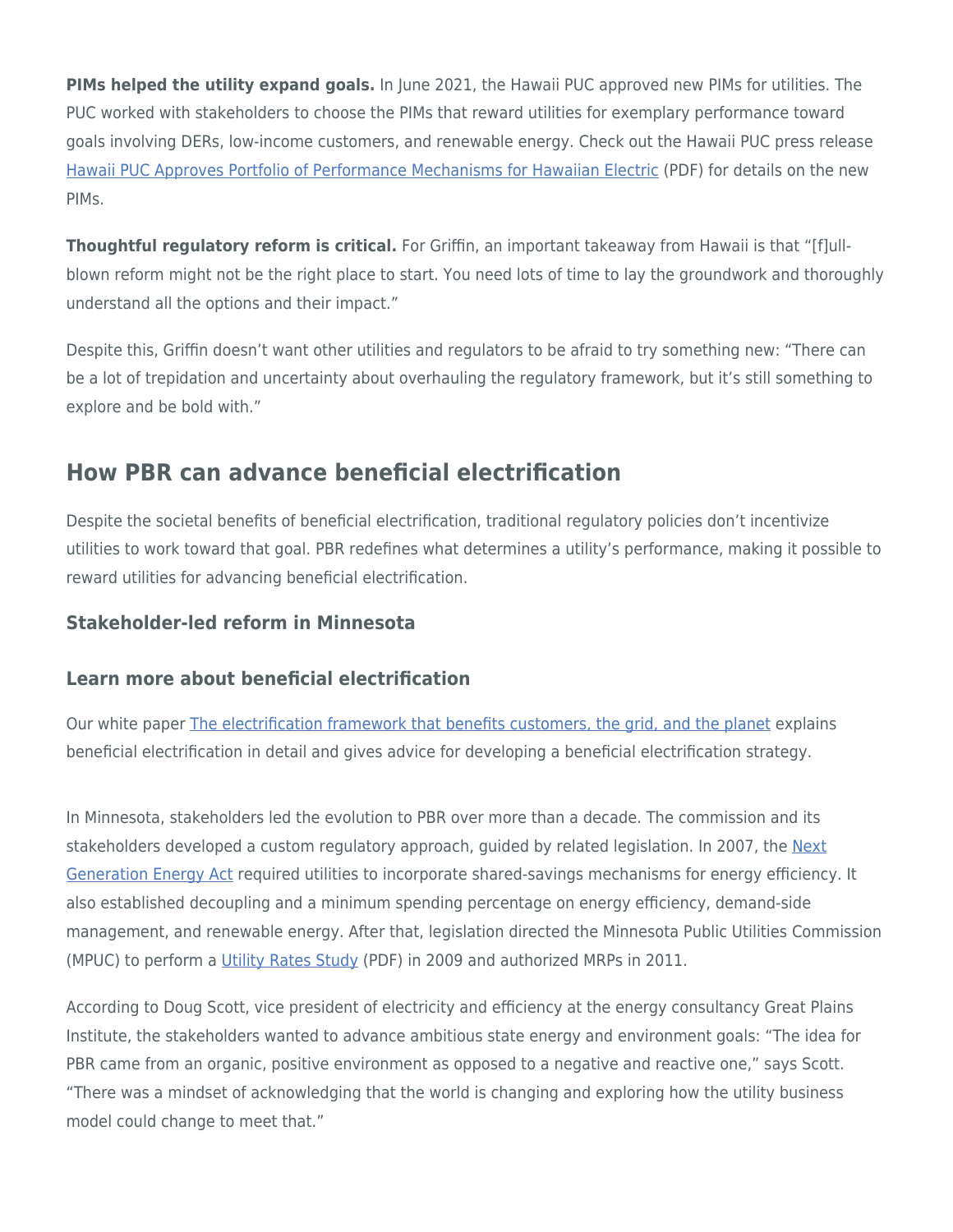In 2014, Great Plains Institute started the [e21 Initiative](https://e21initiative.org/) to make sure that any future utility regulation framework would align with the public interest. From 2014 to 2018, e21 led a group of more than 30 stakeholders through discussions on changing the utility business model. Multiple recommendations came out of this stakeholder engagement, starting with an extension of the MRP to five years, which was then reflected in legislation and ultimately approved by the PUC.

#### **Learn more about Minnesota's stakeholder engagement process**

The e21 Initiative continues to play an important role in discussions on aligning utility performance with public policy goals in Minnesota. The report [Performance-Based Regulation in Minnesota: A Decade of](https://e21initiative.org/performance-based-regulation-in-minnesota-a-decade-of-progress/) [Progress](https://e21initiative.org/performance-based-regulation-in-minnesota-a-decade-of-progress/) outlines the stakeholder process and results in detail.

Xcel Energy Minnesota included a set of PIMs in its 2015 filing that, according to the documentation, prompted the MPUC to open a separate proceeding "to evaluate Xcel's proposed metrics, craft additional metrics, and consider whether to tie any financial penalties or incentives" to the utility's performance.

This started a series of roundtables with e21 participants to build a detailed process to choose and evaluate PIMs (**figure 3**). "Minnesota got the process right," says Scott. "Even though it took a long time, they're set up for success."

# **Figure 3: Minnesota's seven-step goal-focused process for developing PIMs**

This process, which uses a framework proposed by the Office of the Auditor General, helps Xcel Energy Minnesota strategically choose and evaluate its goals.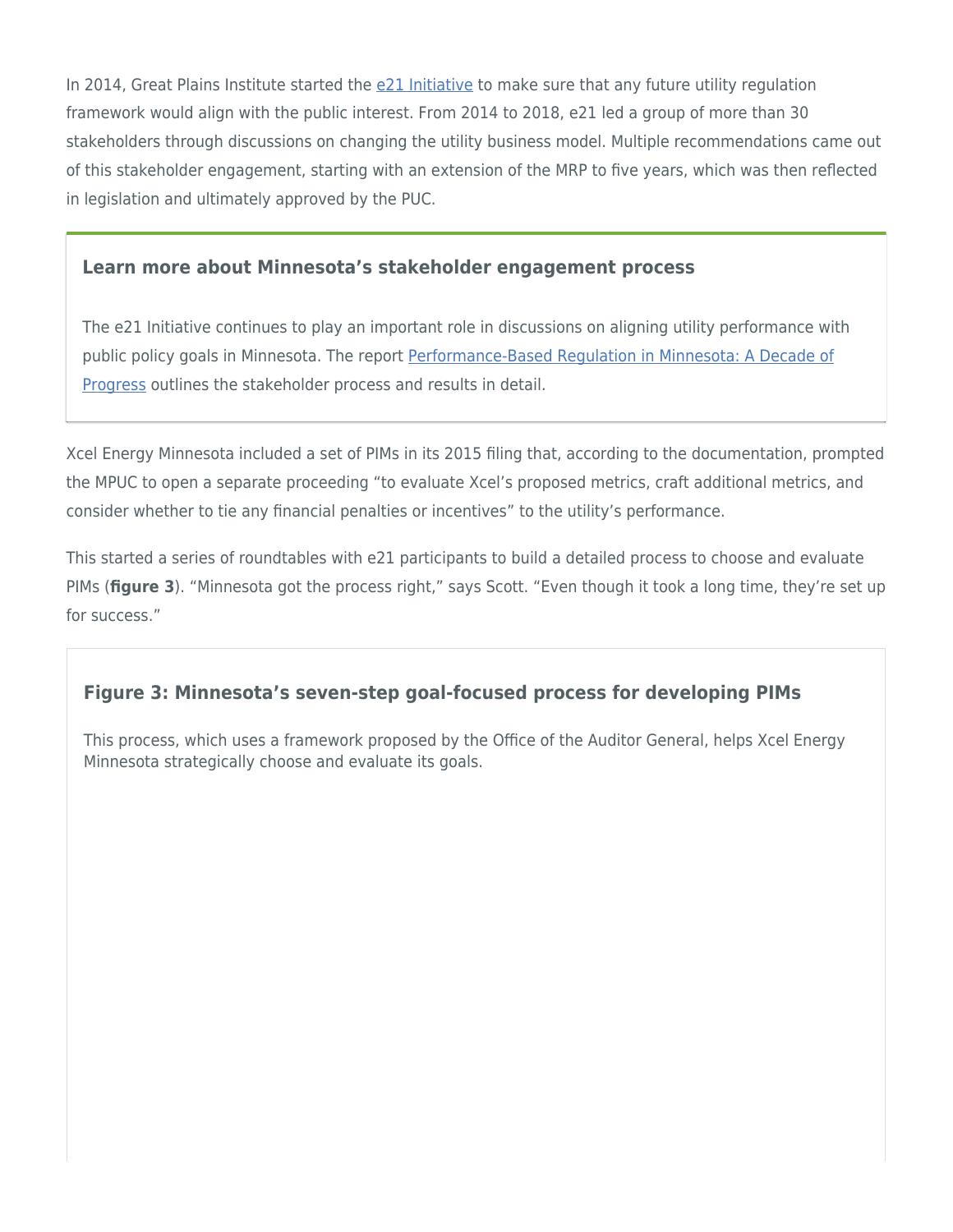

According to Scott, "It's important to have PUCs and utilities invested in the process. The stakeholder group stayed engaged and motivated throughout, and this allowed it to gain credibility with the commission and the state."

Rábago also reinforced the importance of a goal-focused process:

It's important to start with an assessment of local policy. You use that to inform which impacts you want to assess (and how to assess them), and this clears the obstacles to create appropriate incentives and penalties.

The process in Minnesota is ongoing. In April of 2021, Xcel Energy filed its [2020 Annual Report Performance](https://efiling.web.commerce.state.mn.us/edockets/searchDocuments.do?method=showPoup&documentId=%7bD05E2479-0000-C71A-9A90-2F3283EF01A6%7d&documentTitle=20214-173702-01) [Metrics and Incentives](https://efiling.web.commerce.state.mn.us/edockets/searchDocuments.do?method=showPoup&documentId=%7bD05E2479-0000-C71A-9A90-2F3283EF01A6%7d&documentTitle=20214-173702-01) based on the 28 metrics approved by the commission. Several of these new metrics will allow Xcel Energy to capture the full benefits of electrification. The new metrics include:

- Carbon intensity (emissions per megawatt-hour [MWh])
- Carbon dioxide (CO<sub>2</sub>) emissions avoided by the electrification of transportation, buildings, agriculture, and other sectors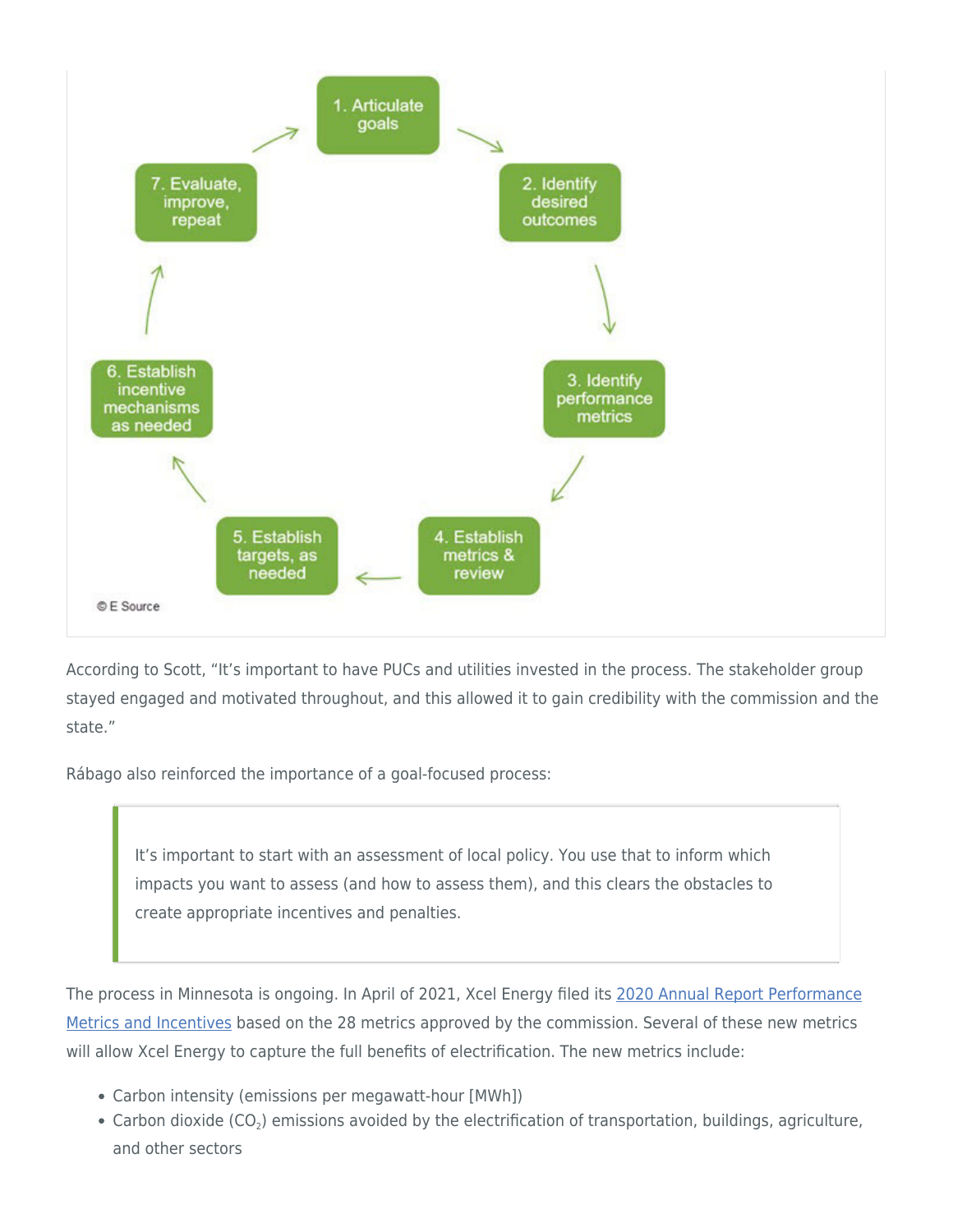- Percent of residential EV charging load occurring off-peak
- Demand response capacity available and called (MW and MWh per year)

# **Other jurisdictions using PBR to advance beneficial electrification**

Regulatory reforms that include components of PBR are becoming increasingly common as states continue to adopt ambitious and multifaceted climate goals (**figure 4**).

# **Figure 4: Policy changes that use PBR tools to advance beneficial electrification**

North Carolina, Illinois, and New York have legislated the use of PBR elements to support beneficialelectrification efforts. Each state is adopting different components of PBR to meet the goals and outcomes specific to the jurisdiction.

| <b>State</b>                                                                                         | <b>Legislation</b>                                                                | <b>Summary</b>                                                                                                                                                                                                                                                                         |
|------------------------------------------------------------------------------------------------------|-----------------------------------------------------------------------------------|----------------------------------------------------------------------------------------------------------------------------------------------------------------------------------------------------------------------------------------------------------------------------------------|
| Illinois                                                                                             | Senate Bill 2408 (The<br><b>Energy Transition Act)</b>                            | • Defines a goal of 100% clean energy by 2050,<br>including fossil-fuel generation phaseout and EV<br>adoption goals<br>• Directs the commission to pursue significant<br>utility business model reforms through a<br>"comprehensive performance-based regulation<br>framework"        |
| New York                                                                                             | <b>Earning Adjustment</b><br>Mechanisms (Case 19-<br>$E-0378$ , Appendix X) (PDF) | • Utilities are proposing PIMs to satisfy New<br>York's Reforming the Energy Vision (REV)<br>strategy<br>• The PIMs (called earnings adjustment<br>mechanisms) incentivize progress in seven areas<br>including beneficial electrification and DERs                                    |
| North Carolina                                                                                       | House Bill 951 (PDF)                                                              | • Includes a goal of carbon neutrality in the<br>electricity sector by 2050<br>• Authorizes filing and approval of PBRs that<br>include decoupling, PIMs, and an MRP framework<br>• Commission will consider whether PBRs<br>encourage DERs, beneficial electrification, and<br>equity |
| <b>Notes:</b> DERs= distributed energy resources; MRP = multiyear rate plan; PBR = performance-based |                                                                                   |                                                                                                                                                                                                                                                                                        |

regulation; PIM = performance incentive mechanism. © E Source

# <span id="page-11-0"></span>**How to design a roadmap for a new regulatory framework**

While a utility can't change its regulatory model unilaterally or overnight and fully adopt PBR, taking small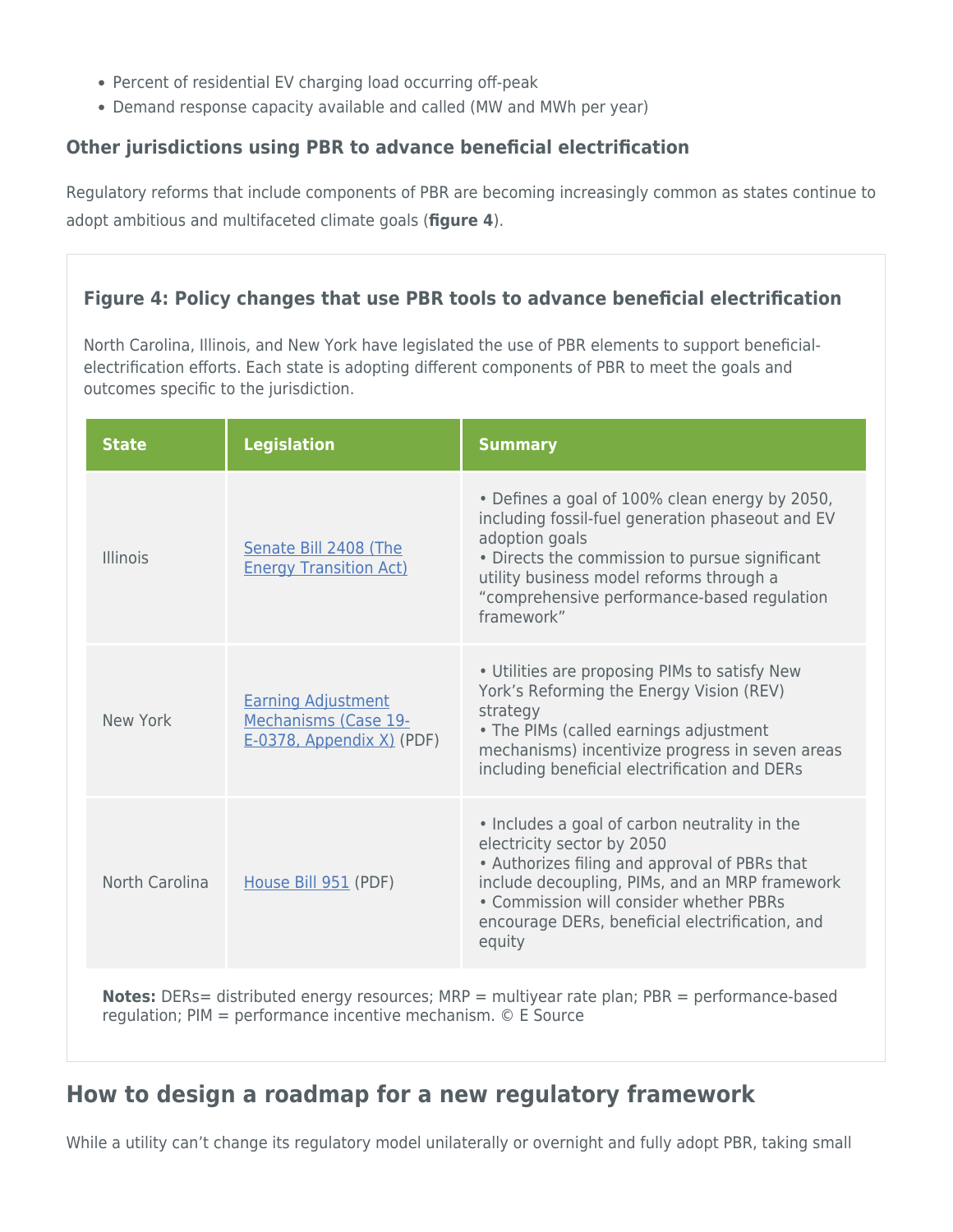steps can pave the path for larger reforms down the road.

## **Start small**

Utilities can use PBR tools on a small scale to support beneficial-electrification initiatives. For example, Minnesota's [e21 Initiative Phase II Report](https://e21initiative.org/wp-content/uploads/2018/01/e21_Initiative_PhaseII_Report_2016.pdf) (PDF) explains how the state considered everything from adding performance incentives onto its cost-of-service model to comprehensive reform.

Several of our interviewees said that applying bite-sized pieces of PBR can be an effective approach and could work well with beneficial-electrification initiatives.

"Full utility reform isn't always essential to achieve a utility's beneficial-electrification goals," says Cross-Call. He suggests stepping back and identifying the barriers to implementation in your area:

Ask yourself the question, What are the roadblocks to getting there? Identify the top two or three, and then consider what reforms might address those.

Scott suggests that utilities experiment with using transportation or building efficiency as test options. He also stresses that regulatory reform doesn't have to be holistic right away:

It's okay to not think about PBR as holistically as places like New York or Hawaii. It's not a one-size-fits-all solution, and allowing states to see what pieces fit them best makes a lot of sense.

As utilities explore their options with PBR, they could consider using elements of PBR and using PBR in one portfolio.

**Using elements of PBR.** Several states are starting by implementing elements of PBR in a traditional costof-service framework:

- North Carolina started with a shared savings mechanism that incentivized performance in energy efficiency and demand-side management, according to the state's [Performance Based Regulation Study](https://files.nc.gov/ncdeq/climate-change/clean-energy-plan/PBR-Study-Group-Work-Products-FINAL.pdf) [Group Work Products](https://files.nc.gov/ncdeq/climate-change/clean-energy-plan/PBR-Study-Group-Work-Products-FINAL.pdf) (PDF). It explores more PBR elements in [House Bill 951](https://ncleg.gov/Sessions/2021/Bills/House/PDF/H951v6.pdf) (PDF).
	- Illinois had a performance-based rate and PIMs before taking on more elements of PBR in the 2021 [Senate Bill 2408](https://legiscan.com/IL/bill/SB2408/2021).
	- Michigan operates under a traditional utility regulation model with elements of PBR. Public Act 295 let the commission set financial incentives for utilities that exceeded energy savings targets, as explained in [Performance-Based Regulation Options: White Paper for the Michigan Public Service Commission](https://www.raponline.org/wp-content/uploads/2017/08/rap-littell-shipley-performance-based-regulation-options-august2017_1.pdf)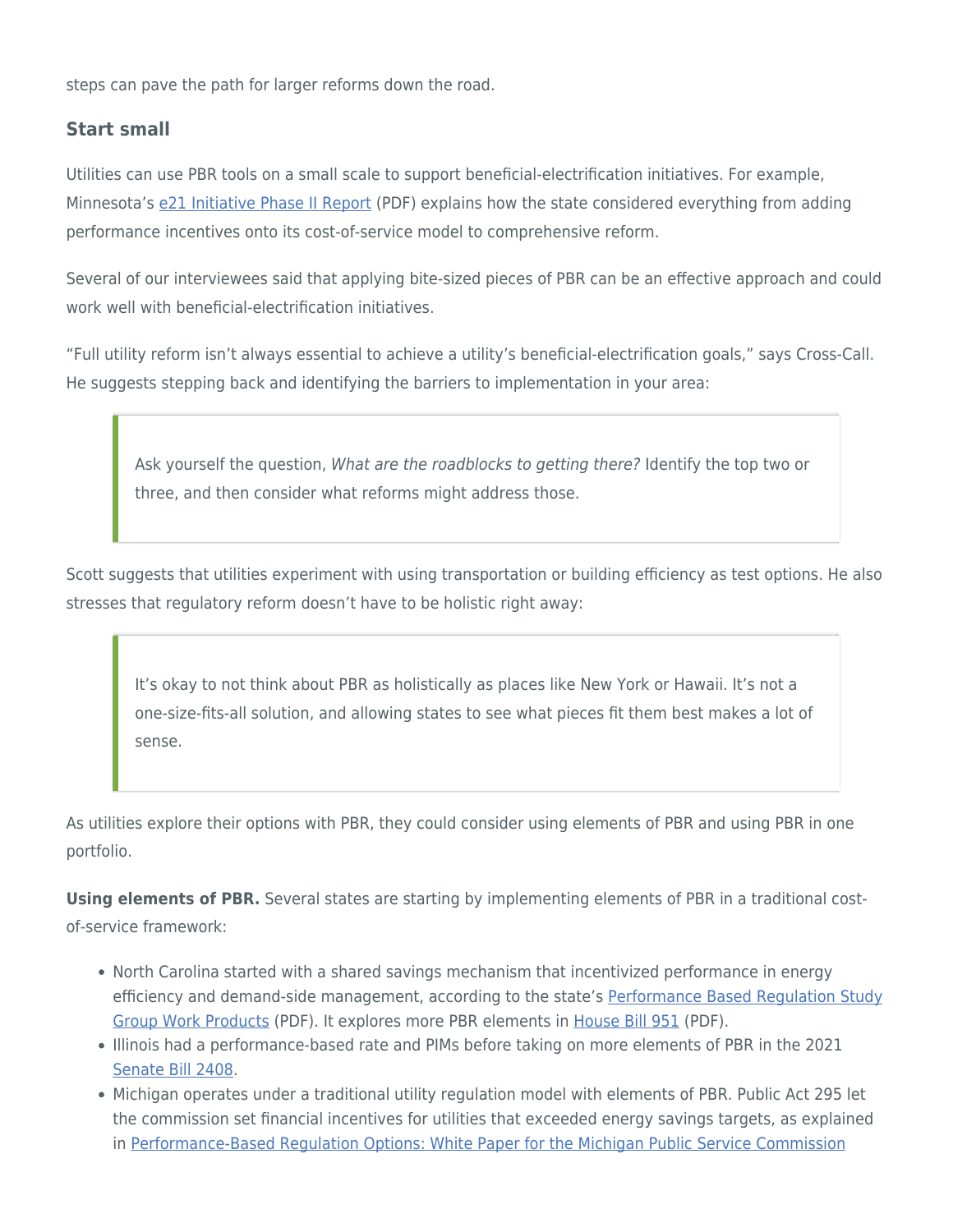(PDF).

Pepco's [Multi-Year Plan](https://www.pepco.com/MyAccount/MyBillUsage/Pages/MultiYearPlan.aspx) page outlines why the utility proposed an MRP as an exploration of PBR. The plan also includes PIMs.

**Using PBR in one portfolio.** PBR can also be used to target a specific policy or portfolio component like beneficial electrification, even without extra incentives or goals. The Michigan Public Service Commission white paper highlights several ways utilities and regulators can use PBR and PIMs in specific, emerging areas like electrification. Some examples of this bite-sized approach include:

- The New York State Department of Public Service has an earnings adjustment mechanism specifically for DERs, which encourages utilities to pursue beneficial electrification.
- National Grid Massachusetts proposed a transportation electrification performance goal.
- Colorado's [Senate Bill 21-246](http://leg.colorado.gov/sites/default/files/2021a_246_signed.pdf) (PDF) is exploring how performance incentives can help advance beneficial electrification.

These changes help utilities recover their costs and earn performance-based incentives for exceeding beneficial electrification or emissions-reduction targets.

# **Build a business and regulatory case for electrification**

Pursuing regulatory reform can take several years, so it's important that utilities find a way to start electrification initiatives in the meantime. This will require utilities to work with regulators to redesign costeffectiveness tools that better reflect the value of electrification.

Non-energy benefits are an important part of the equation, but it's imperative for utilities, regulators, and stakeholders to develop tools that can assign a value to these benefits and compare them fairly to the costs.

**Moving away from kilowatt-hour.** Measuring kWh savings isn't the most effective strategy for measuring the impact of beneficial electrification. Luckily, there are other ways to measure the impacts. And the right strategy will vary by utility.

# **Measuring kWh savings isn't the most effective strategy for measuring the impact of beneficial electrification.**

A few utilities have switched from kWh to million Btu (MMBtu) as the primary reporting metric. According to a 2020 [Evaluation of PSEG Long Island Energy Efficiency Programs](https://www.lipower.org/wp-content/uploads/2021/06/2020-Annual-Report-Volume-II-Final.pdf) (PDF), the switch lets them pursue beneficialelectrification measures that increase electricity consumption but lower overall energy use and emissions. And a 2020 North Carolina [Energy Regulatory Process packet](https://files.nc.gov/ncdeq/climate-change/clean-energy-plan/PBR-Study-Group-Work-Products-FINAL.pdf) (PDF) also mentions that using Btu as the core metric would "give credit for electrification."

But switching to MMBtu can have drawbacks. It doesn't differentiate the impacts based on the generation mix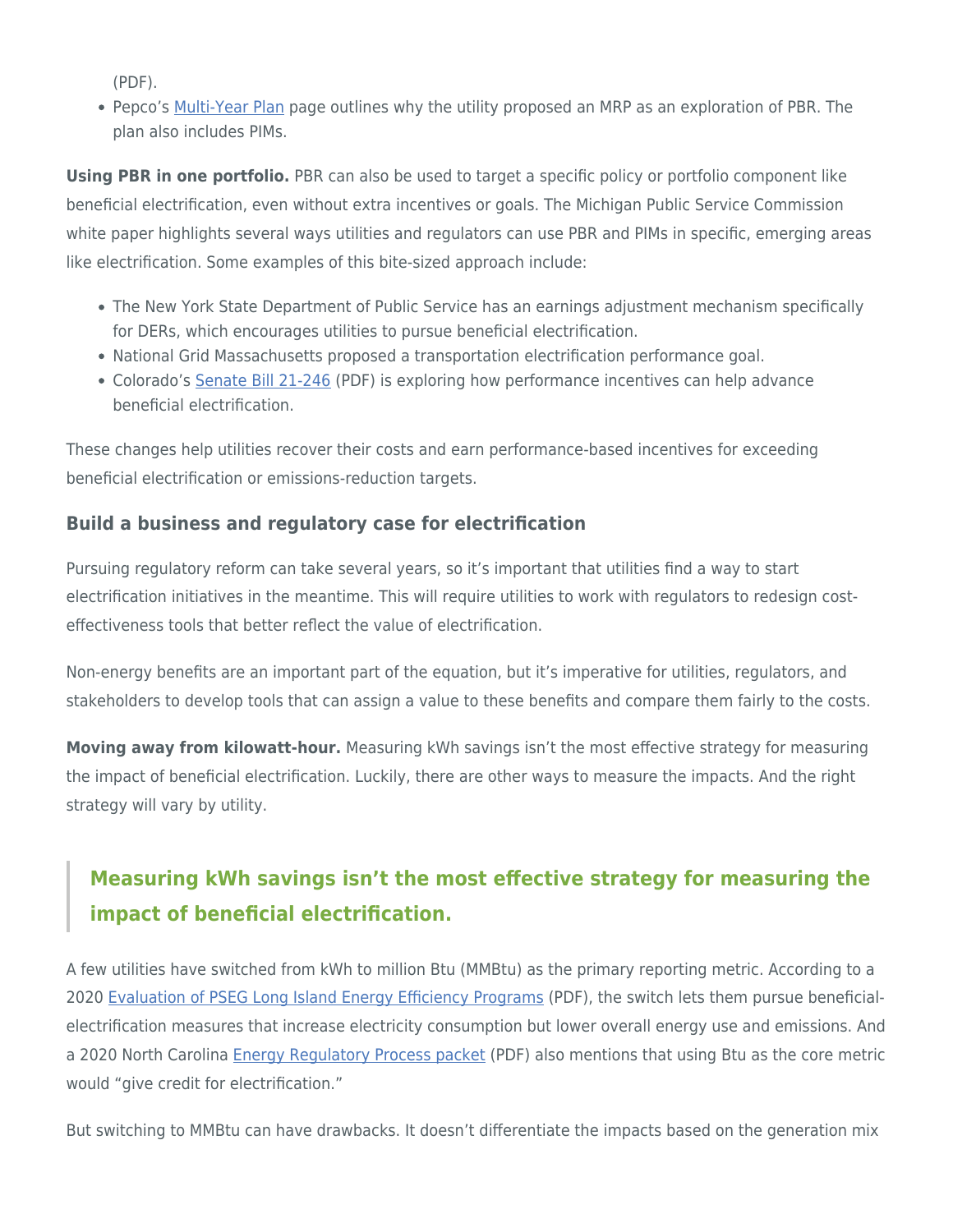of the grid, which may determine whether an electrification project is beneficial. Using MMBtu might also create challenges if natural gas prices are high or if the grid is significantly less carbon intensive.

Energy Efficiency Resource Standards (EERSs) can be another way to support beneficial electrification.

EERSs are policies that require utilities to achieve specified energy savings. In the US, 27 states have implemented some form of EERS as of 2019. According to ACEEE's [Next-Generation Energy Efficiency](https://www.aceee.org/sites/default/files/publications/researchreports/u1905.pdf) [Resource Standards](https://www.aceee.org/sites/default/files/publications/researchreports/u1905.pdf) (PDF) report, states are beginning to reexamine their EERSs in response to four key policy drivers: decarbonization, cost, equity, and grid value. States exploring how EERSs can evolve have taken three main approaches. They can set:

- Resource-specific goals for energy savings (typically MWh, therms, or peak MW).
- An overarching fuel-neutral goal for a portfolio, measured in Btu savings, or avoided GHG and  $\rm CO_2\text{-}$ equivalent emissions.
- Multiple goals that may combine resource-specific and fuel-neutral goals. This approach could include non-energy goals like customer service and equity.

# **States that include beneficial electrification in their EERSs**

According to ACEEE's report, EERSs with multiple goals can enable both energy efficiency and beneficial electrification, particularly if they include a fuel-neutral goal and allow fuel-switching. Goals that allow fuel-switching can help beneficial electrification by letting utilities prioritize the highest-potential GHG savings opportunities regardless of fuel type.

Examples of states that are reworking their EERSs in ways that could support beneficial electrification are:

- New York has an overarching fuel-neutral savings goal, resource-specific goals for electric and gas, and a goal for heat-pump savings.
- Massachusetts has overarching goals for lifetime MMBtu savings,  $\textsf{CO}_2\textsf{-equivalent}$  reductions, and net economic benefits. There are resource-specific goals for electric, natural gas, and peak demand savings.
- Hawaii has resource-specific goals and is considering goals for fossil-fuel reductions,  $\mathrm{CO}_2$ -equivalent reductions, and cumulative persisting electricity and peak demand savings.

**Using cost-benefit analyses that reflect goals and priorities.** Utilities without societal or resource costeffectiveness tests can use GHG adders to support carbon reduction. Adders are multipliers that let you estimate net benefits without doing substantial analysis to monetize the value of a benefit.

Another way to create a stronger incentive for electrification is by incorporating societal metrics like the social cost of carbon (SCC), which accounts for the damage resulting from emitted carbon, into cost-effectiveness tools.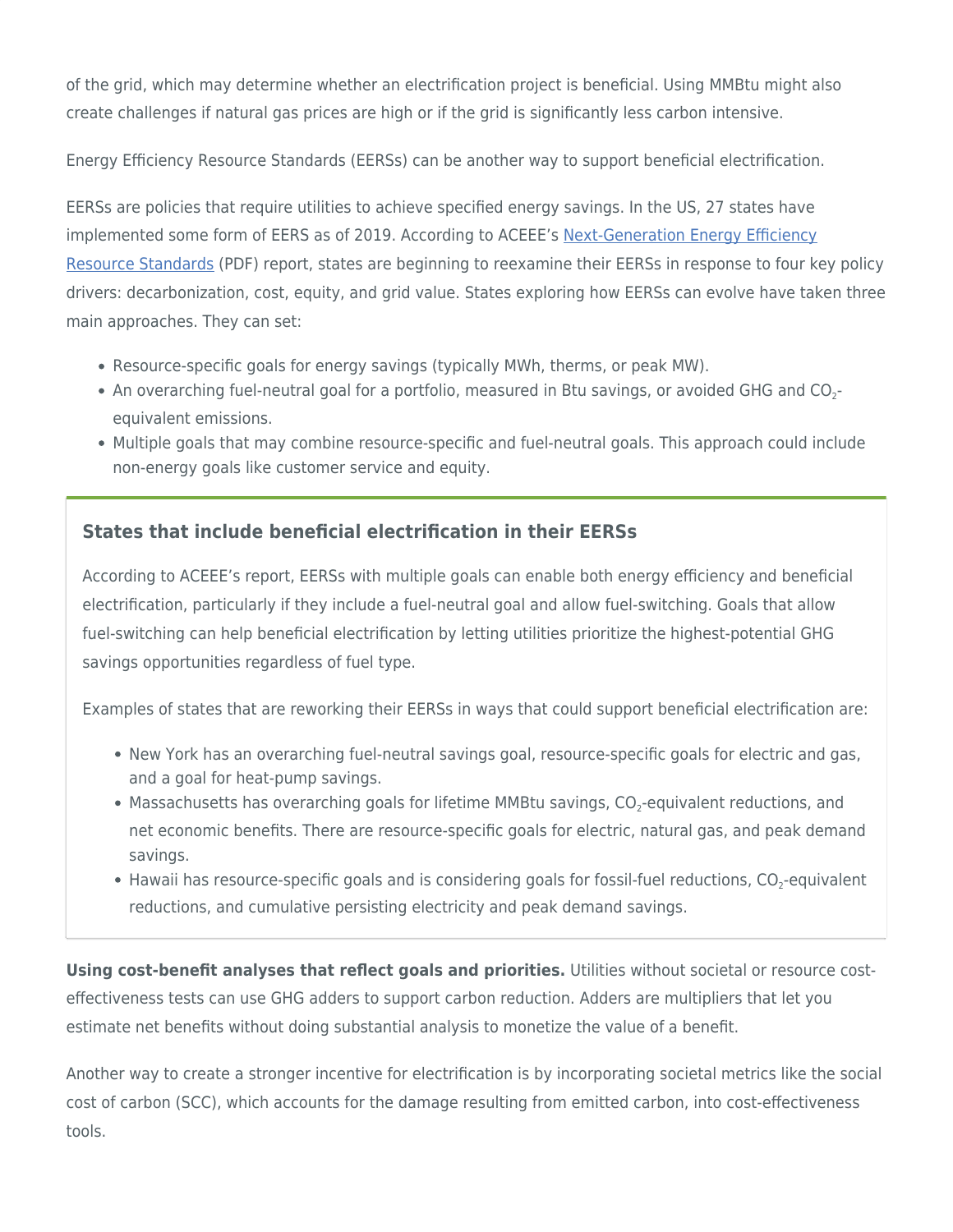Using the SCC rewards utilities for delivering electrification programs that displace carbon-intensive fuels. Chris Porter, a director at National Grid, discussed this change at the [E Source Forum in 2021.](https://www.esource.com/forum2021) He shared that accounting for SCC is shifting the focus to beneficial electrification. He added that using SCC let the utility focus on "displacing fuels for heating" instead of only focusing on MWh demand reductions. This allows the utility to attribute the societal benefit of electrification to its programs.

#### **Learn more about designing cost-effectiveness tests**

Our white paper [The electrification framework that benefits customers, the grid, and the planet](https://www.esource.com/130201fytm/electrification-framework-benefits-customers-grid-and-planet) gives a detailed guide on designing cost-effectiveness tests for the needs of a specific jurisdiction.

For information on how to incorporate a resource value test and jurisdictional cost-effectiveness metrics, members of the E Source Demand-Side Management and Technology Assessment services can read the report [How non-energy benefits help make programs cost-effective](https://www.esource.com/129201drdn/how-non-energy-benefits-help-make-programs-cost-effective).

Massachusetts and Colorado have legislation that directs program administrators to include the SCC in costeffectiveness testing. To learn more about how these states apply the SCC, see Massachusetts's press release [Governor Baker Signs Climate Legislation to Reduce Greenhouse Gas Emissions, Protect Environmental Justice](https://www.mass.gov/news/governor-baker-signs-climate-legislation-to-reduce-greenhouse-gas-emissions-protect-environmental-justice-communities) [Communities](https://www.mass.gov/news/governor-baker-signs-climate-legislation-to-reduce-greenhouse-gas-emissions-protect-environmental-justice-communities) and Colorado's [SB 21-246: Electric Utility to Promote Beneficial Electrification](https://leg.colorado.gov/bills/sb21-246#:~:text=SB21-246%20Electric%20Utility%20Promote%20Beneficial%20Electrification%20Concerning%20measures,environmental%20and%20labor%20standards%20and%20making%20an%20appropriation.).

Ideally, cost-effectiveness should account for all substantive impacts that are relevant to policy goals, even the impacts that are difficult to quantify and monetize.

Chapter 10 of the [National Standard Practice Manual for Benefit-Cost Analysis of Distributed Energy Resources](https://www.nationalenergyscreeningproject.org/wp-content/uploads/2020/08/NSPM-Summary_08-24-2020.pdf) (PDF) describes the benefits and costs that are most relevant for electrification (such as grid resilience, program costs, and emissions reductions). The manual also explains how to address the challenges with traditional cost-effectiveness testing.

#### **Coordinate regional efforts**

In any regulatory environment, advancing electrification initiatives inevitably involves multiple stakeholders from government, industry, and other organizations. Colorado's [Senate Bill 21-246](https://leg.colorado.gov/bills/sb21-246) explicitly encourages municipally owned cooperative electric associations and wholesale electric cooperatives to "participate in statewide or regional initiatives" to advance efficient electric technologies.

# **This partnership allows the utilities to give customers and heat-pump solution providers a consistent experience while working toward**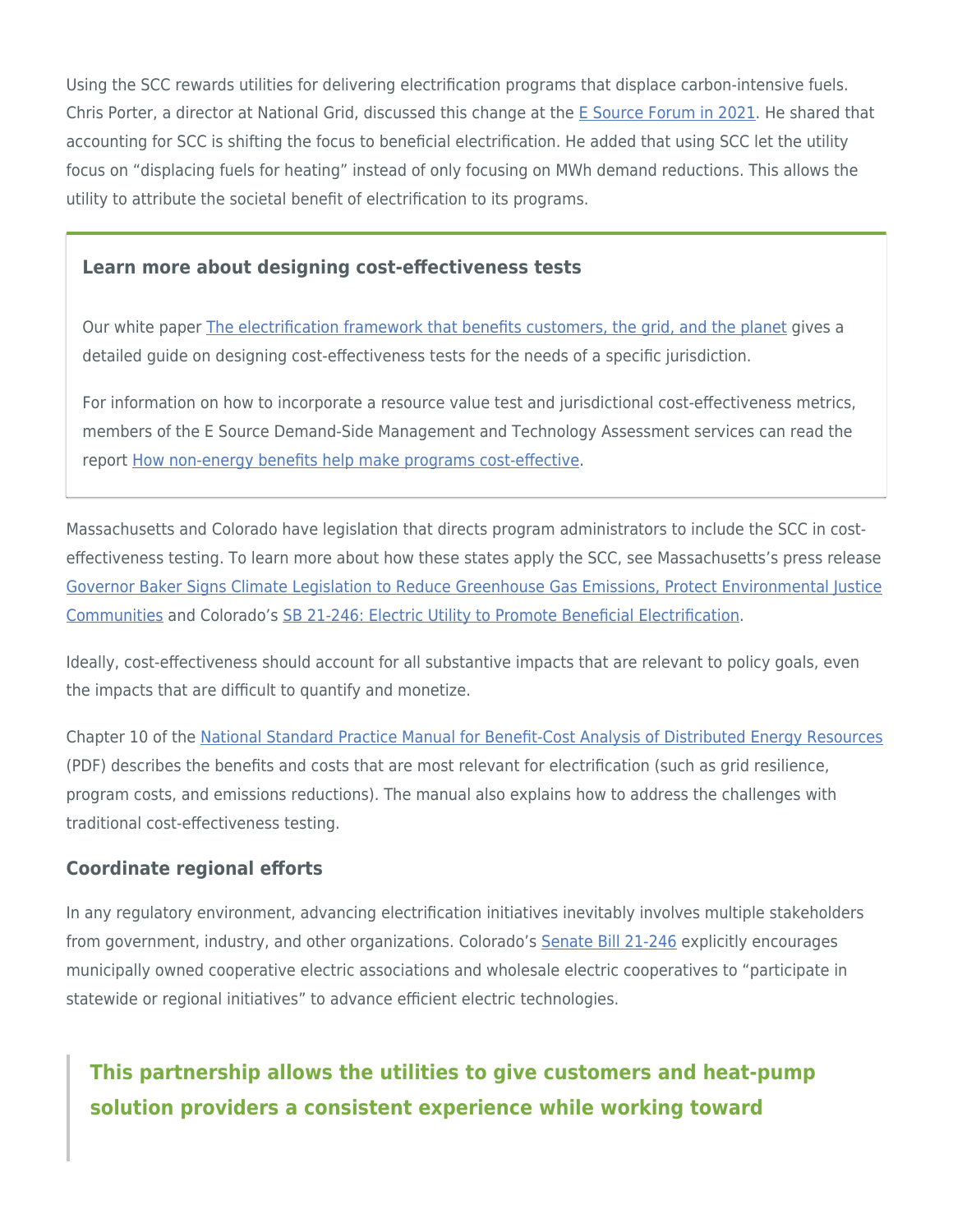# **electrification policy goals.**

Having multiple stakeholders may complicate the initiatives, but New York has shown that partnering with other organizations can be beneficial.

In 2018, the New York Public Service Commission set a goal to save at least 5 trillion Btu through heat pumps and directed utilities to work with the New York State Energy Research & Development Authority (NYSERDA) to prepare filings. NYSERDA had an existing goal to reduce emissions from the heating and cooling sector outlined in its [Renewable Heating and Cooling Policy Framework](https://www.nyserda.ny.gov/-/media/Files/Publications/PPSER/NYSERDA/RHC-Framework.ashx) (PDF). The framework allows NYSERDA to work with utilities and energy service companies to pilot third-party ownership and other innovative models under Reforming the Energy Vision (REV).

To reduce participation barriers, the New York Electric Utilities partnered with NYSERDA to codeliver the statefunded NYS Clean Heat Statewide Heat Pump Program. This partnership allows the utilities to give customers and heat-pump solution providers a consistent experience while working toward electrification policy goals outlined by the state. See the [program's manual](https://saveenergy.ny.gov/NYScleanheat/assets/pdf/NYS-Clean-Heat-Program-Manual.pdf#:~:text=The%20NYS%20Clean%20Heat%20Program%2C%20a%20collaborative%20effort,experience%20and%20business%20environment%20throughout%20New%20York%20State.3) (PDF) for details.

#### **Be creative**

Proposing budget flexibility or requesting funding support are creative ways utilities can advance electrification initiatives while working toward larger regulatory reform.

**Budget flexibility in Colorado.** In its [2021–23 Transportation Electrification Plan](https://www.xcelenergy.com/staticfiles/xe-responsive/Company/Rates%20&%20Regulations/Regulatory%20Filings/20A-0204E-_2021-2023_TEP_Updated.pdf) (PDF), Xcel Energy Colorado requested the flexibility to move funds within and between portfolios and increase or decrease funding where needed. This flexibility would enable it "to optimize its strategy in real time as it learns about customer preferences and the evolving EV landscape." The commission approved this request and allowed the utility to move up to 50% of the funds budgeted for each year between portfolios.

**Additional funding in Massachusetts.** The [Massachusetts Joint State Wide Electric and Gas Three Year](https://insights.esource.com/documents/Multiple%20Utilities%20-%20MA%20-%2011.1.2021%20-%202022-2024%20Energy%20Efficiency%20Plan%20-%20Multiple%20Dockets.pdf) [Energy Efficiency Plan](https://insights.esource.com/documents/Multiple%20Utilities%20-%20MA%20-%2011.1.2021%20-%202022-2024%20Energy%20Efficiency%20Plan%20-%20Multiple%20Dockets.pdf) (PDF) includes a request for "significant additional funding in the 2022–2024 term" to achieve its electrification goals. This funding would support decarbonization goals and help the utilities address electrification barriers in the commercial and industrial sector.

Asking for funding support may be more palatable to a regulator if it's a short-term step toward a sustainable funding or regulatory model. In Massachusetts, the program administrators expect that the economics will likely start to change in favor of electrification during the 2022–2024 cycle and beyond.

Proposing a funding strategy dedicated to electrification programs has other benefits too. As Porter explains, funding electrification initiatives through efficiency programs instead of requesting additional funding can cause problems: